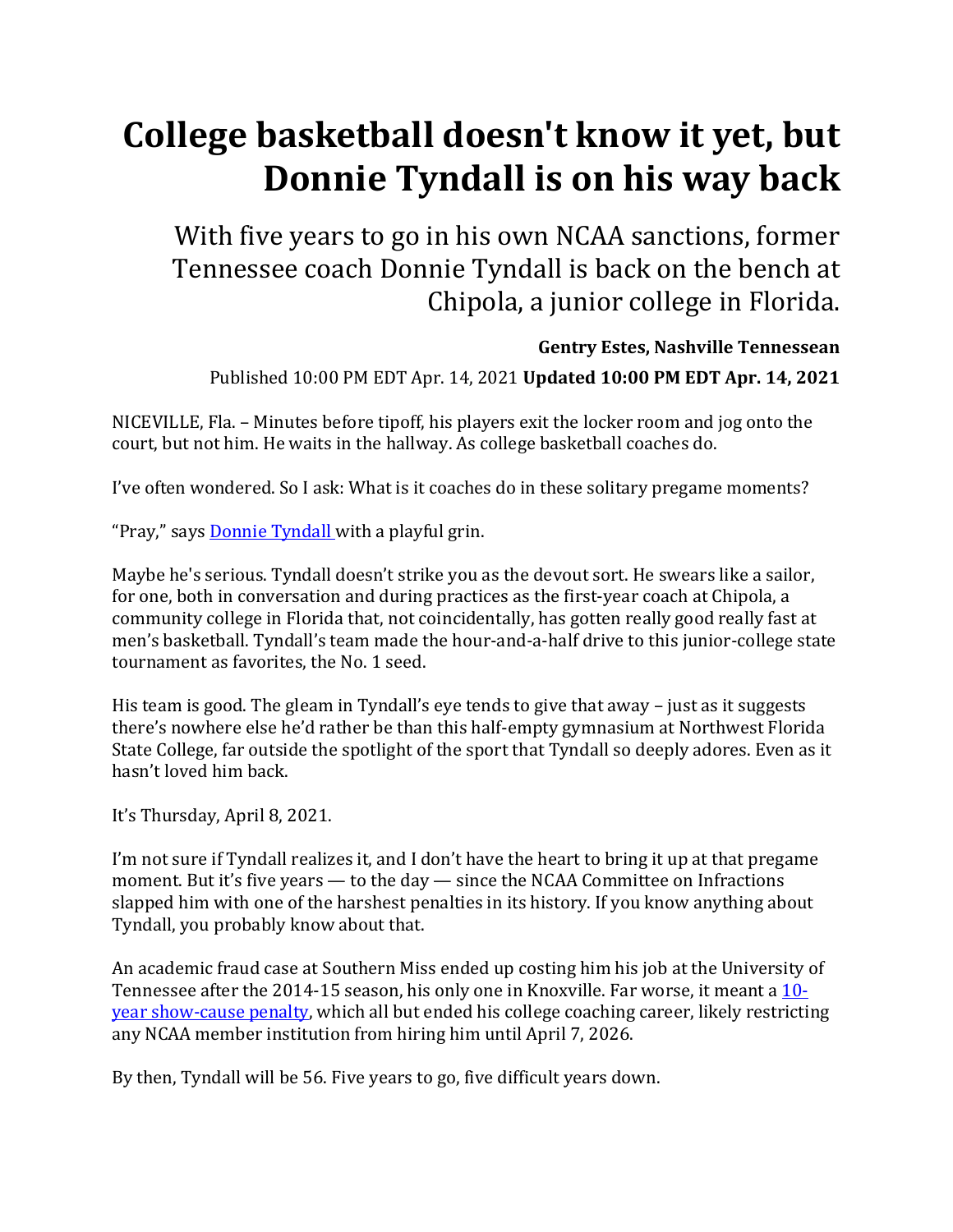Two of them were spent "wasting my life," Tyndall says, coming to grips with being branded an outcast and the unnerving silence of a cell phone that wouldn't ring. So many calls – even to those he truly believed were his friends – went unreturned. Job applications were largely ignored. There were two jobs in the NBA's minor league in Mississauga, Ontario, and Grand Rapids, Michigan. And then, finally, the opportunity at Chipola.

"I lost my dream job. I lost \$10 million. Then I lost my career because of the show-cause. Then I go through a divorce," Tyndall says. "Everything that could have went bad in about a two- or three-year window went bad. …

"I didn't know if I'd ever get the chance (to coach in college) again. So to have the opportunity, I don't take that for granted."

Tyndall's journey has been tragic, but at this moment, he's no longer a tragic figure.

#### I didn't know if I'd ever get the chance (to coach in college) again. So to have the opportunity, I don't take that for granted.

The bad memories and bitterness and what-might-have-beens, those all go away for the next couple of hours. Because he's coaching college players again. That doesn't carry the prestige it used to for Tyndall, but by now, it might actually mean more to him.

As he walks through the tunnel to join his team, I wish him luck he won't need. He'll be cutting a net down in that same gym two nights later, and I'm witnessing something that most of college basketball doesn't know yet:

Donnie Tyndall is back.

### **'I would have coached at Tennessee for free'**

Sports attorney Donald Jackson says you might not hear the anger rising in his voice, but it's there:

"To this day, I have not seen a case involving a coach that's been more upsetting."

Jackson's career goes back nearly 30 years. His role has often been as an adversary to the [NCAA.](https://www.montgomeryadvertiser.com/story/sports/2020/03/06/montgomery-sports-attorney-donald-jackson-welcomes-fight-with-ncaa-the-sports-group/4827340002/) That would create cynicism in anyone, and yet Jackson still professes an idealistic belief in what's right about college sports.

But what happened to Tyndall – a former client – gives him heartburn, he says.

"I kind of lost faith in the system after Donnie's case," Jackson says. "I really did, because the system didn't work. … This is a very decent man whose career was destroyed."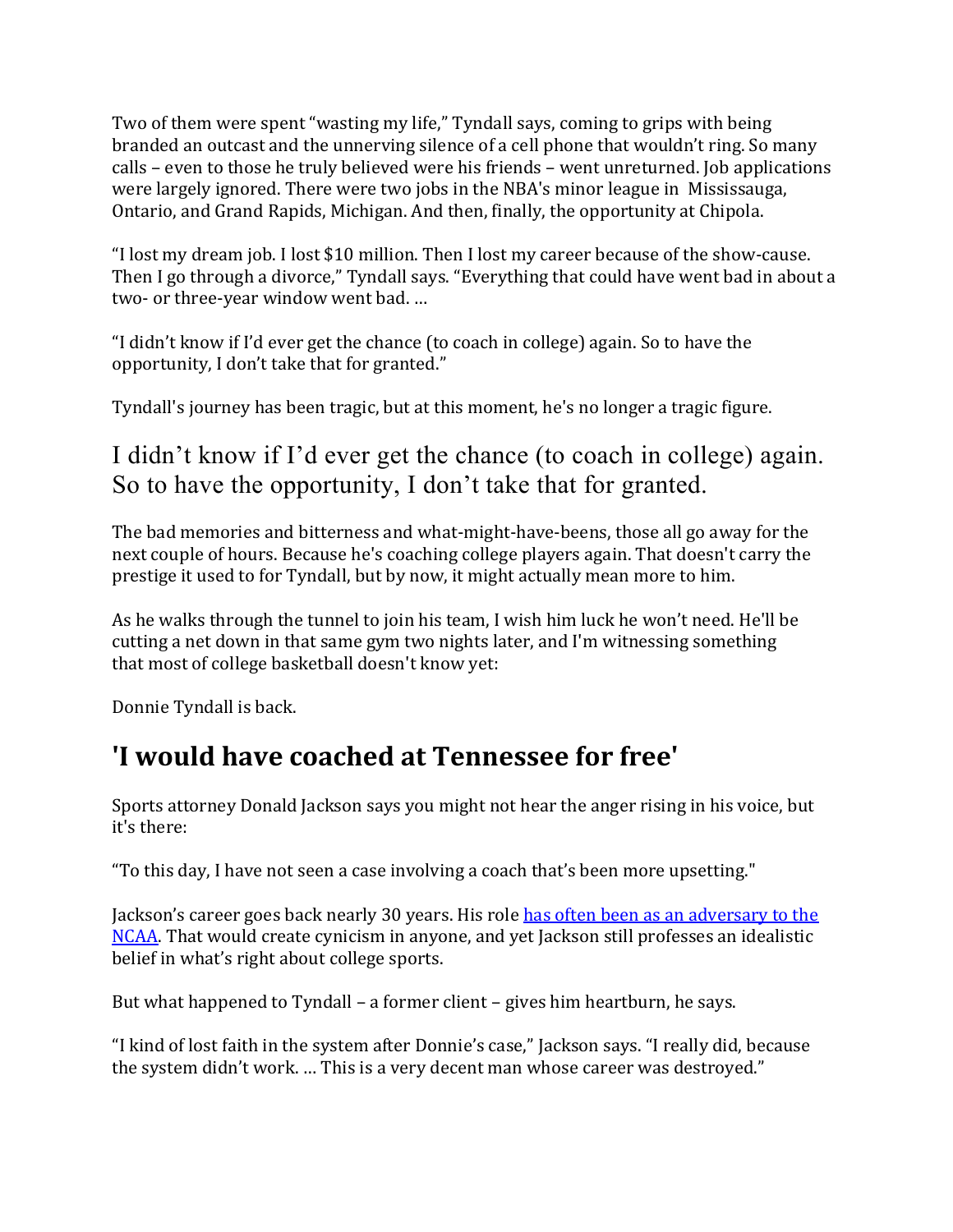Some still insist that Tyndall could have been the best coach Tennessee basketball has ever witnessed. Better than Ray Mears or Bruce Pearl or Rick Barnes, who was hired to replace Tyndall after he was fired.

"Take the money out," Tyndall says. "I would have coached at Tennessee for free."

That's because – after successful stints at Morehead State and Southern Miss – he was finally where he'd have the talent and resources to compete for a national title.

"And we were going to do that," he says. "We would have been to a couple of Final Fours by now. And I don't mean that arrogantly, but I just know how we coach. I know how we would have recruited, and that's a great job."

He went 16-16 with a rebuilding roster, but he says that he would have built his Vols in a manner similar to what Virginia has done: Hard-nosed, stingy defense. Maybe a one-anddone talent here and there, but a lot of three- and four-year players.

It unraveled quickly. Southern Miss received a verbal notice of inquiry from the NCAA in October 2014. In March, former UT athletics director Dave Hart fired Tyndall over concerns about the seriousness of the case. And because he was fired with cause, UT owed him nothing,

"Technically, from a pure tactician standpoint, Donnie Tyndall is an outstanding basketball coach," Hart said at the time. "I thought he was a very good fit. He fit our profile. But none of that trumps what you have in front of you."

#### **A convenient target**

Tyndall says that he's made peace with it.

But he hasn't. Not really.

"I'll never, ever be able to totally get over what was taken away from me," he says, "and in my opinion, so totally over-penalized that there's really no other word to use other than it was just unfair."

In terms of trustworthiness, the profession of college basketball coaching tends to fall somewhere between used-car salesman and three-card monte dealer. In my own career, I've covered more than a few successful coaches — from Jim Harrick to Mark Gottfried to Pearl to Rick Pitino to John Calipari — who've dealt with NCAA issues at one time or another. It's an occupational hazard.

With Tyndall, you can stand on the table to protest his penalty as excessively harsh. But you can't stand on it and profess Tyndall's total innocence.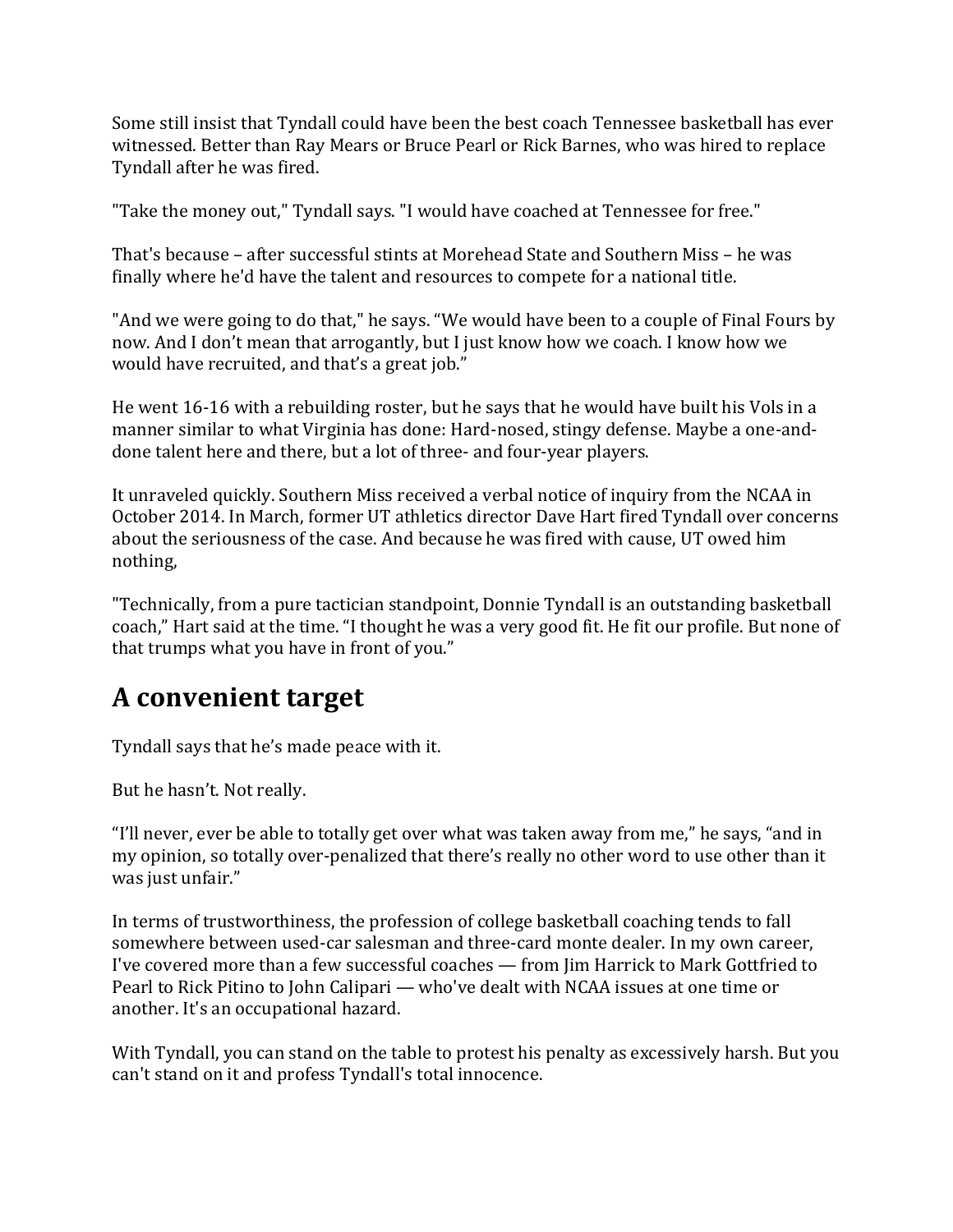Tyndall didn't dispute that violations took place at Southern Miss, just his knowledge of them. Players were found to have had others doing academic work for them. Tyndall also had previous NCAA baggage from Morehead State. [In the USM case,](https://www.clarionledger.com/story/sports/college/southern-miss/2016/04/08/report-tyndall-hit-hard-usms-case-ncaa/82789868/) there were questions about his use of a personal cell phone and the deletion of emails "relevant to the investigation," the NCAA said.

He had been fired by Tennessee and no longer worked for Southern Miss. So he didn't have a college to back him in front of the infractions committee.

In hindsight, all of it made him vulnerable to a vicious NCAA reprisal.



**[Donnie Tyndall, former Tennessee Vols basketball coach](https://www.tennessean.com/picture-gallery/sports/college/university-of-tennessee/mens-basketball/2019/07/29/donnie-tyndall-former-tennessee-basketball-coach/1861484001/)**

Donnie Tyndall, former Tennessee basketball coach

Based largely on the word of Adam Howard, one of Tyndall's former assistant coaches, the NCAA concluded that Tyndall had directed staffers to complete online classwork.

Howard changed his story during the process and ended up receiving immunity, according to Jackson.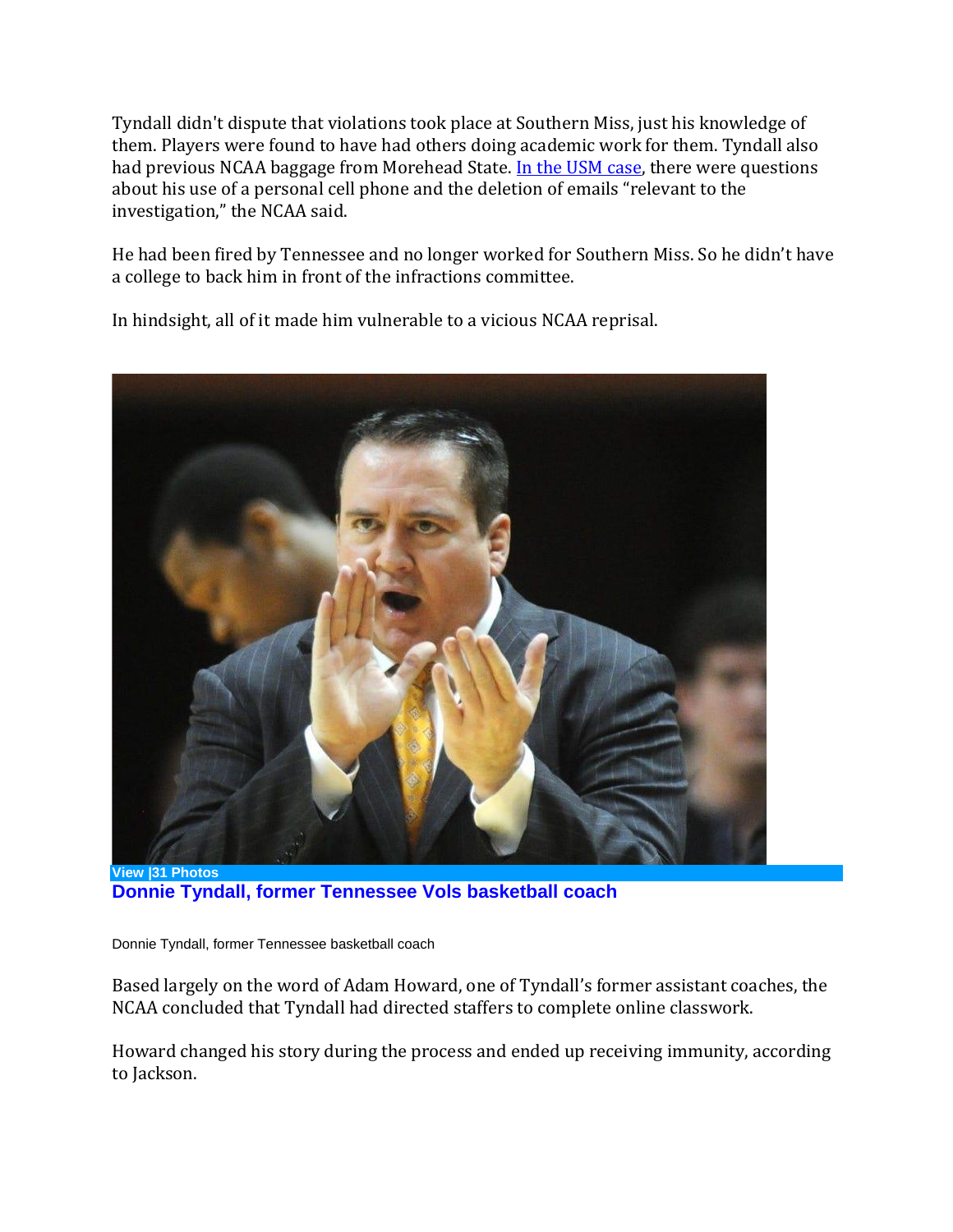"If you are going to destroy a coach's career," Jackson said, "you've got to have something more credible, something more objectively provable than one witness out of 50. And that's all they had here."

Jackson was hired to represent Tyndall during his unsuccessful appeal. The 10-year showcause stood, requiring any NCAA member school that seeks to hire Tyndall to appear before the committee on infractions and "show cause" why he should be allowed to coach.

For good measure, the NCAA also tacked on – after the 10 years – an additional suspension for half the games of the first season in which he is employed again. Events that happened in 2012 could still be sidelining him 15 years later.

"There were dark days," Tyndall says. "Other than my (two) daughters and my mom, I really pushed away everybody out of my life. I didn't want to talk to people."

Donnie Tyndall will be 56 when the 10-year show-cause penalty ends that he received from the NCAA after an investigation into academic fraud from his...

Since Tyndall's verdict, college basketball has dealt with an FBI investigation into multiple programs and coaches. Those NCAA cases, for the most part, [have yet to be resolved years](https://www.tennessean.com/story/sports/college/2021/04/02/charles-barkley-sec-commissioner-greg-sankey-college-basketball-scandal/4674203001/)  [later.](https://www.tennessean.com/story/sports/college/2021/04/02/charles-barkley-sec-commissioner-greg-sankey-college-basketball-scandal/4674203001/)

"I know what was said and written about me and how much of it was 100% inaccurate," Tyndall says. "So I never ever would judge somebody else, because there's always two sides to every story. But when you hear things that were on tape or you read things that are actually facts and not innuendoes or rumors or whatever, it just makes you think, '10 years?' It really is mind-boggling that was the penalty."

## **The road to redemption**

In Marianna, Florida, at the corner of Workforce Way and Hoop Drive, sits sunny college hoops purgatory.

Chipola calls it "The Milt," more formally the Milton H. Johnson Center.

It's a nice gymnasium. But few strive to play there — or in any junior-college arena, for that matter. Most players end up at this level because they didn't have the grades and/or recruiting interest among major programs. Accordingly, there's no glamour to Chipola or the rural town in which it is located.

"Not anything fun to do outside of basketball," says sophomore guard Lance Erving. "When we get bored, we come to the gym a lot."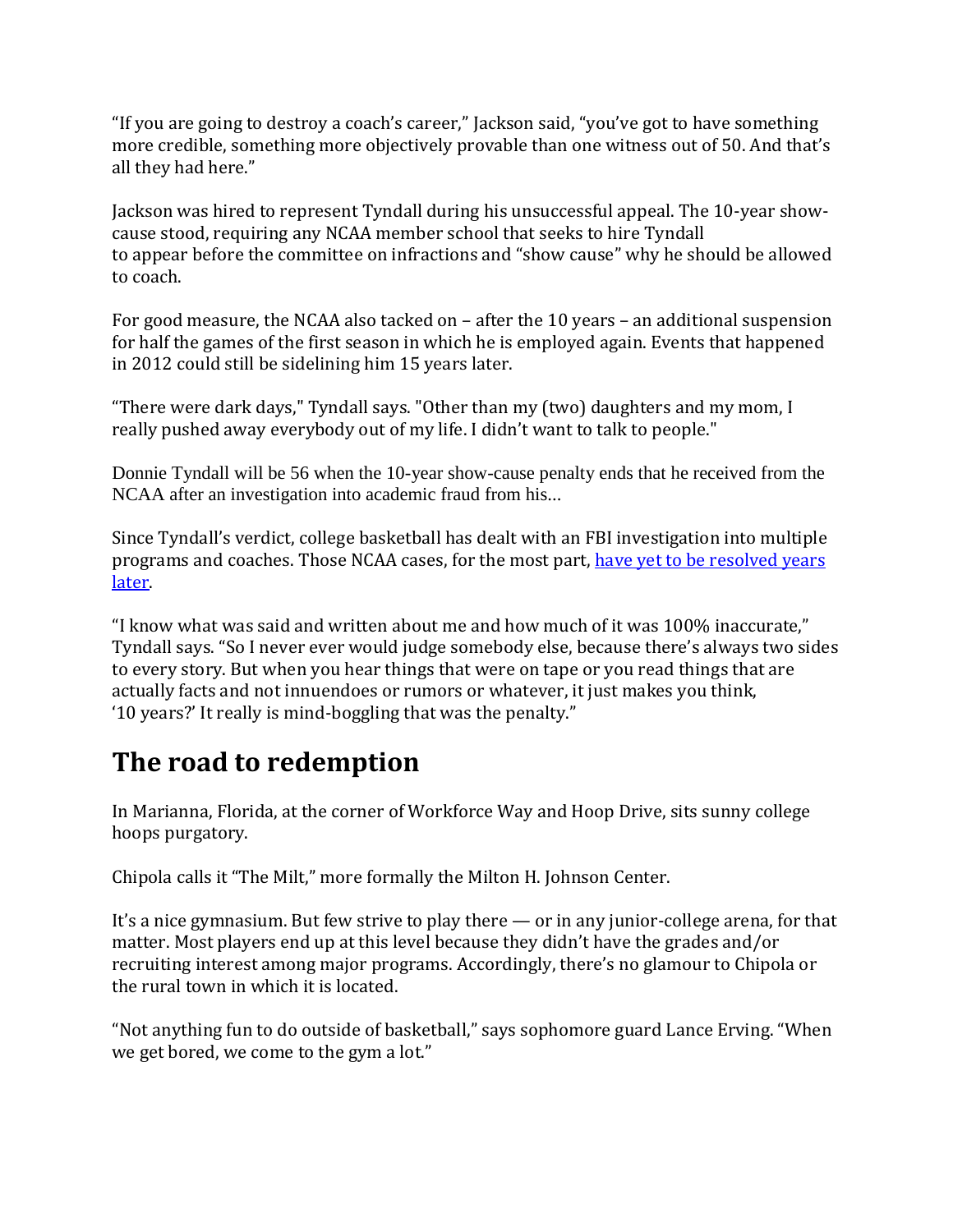What's next for Chipola coach Donnie Tyndall? "I'm locked in on knowing I'm going to be here for the next five to six years and maybe forever," he said.

Tyndall chose to leave the NBA G League for Chipola. He felt lucky to get the opportunity, and it was mostly because he missed college basketball. He also respected junior-college hoops in Florida and knew he wanted to retire there one day.

"I'm locked in on knowing I'm going to be here for the next five to six years and maybe forever," says Tyndall. "… I see myself staying here until my show cause is up. If I get another chance, fine. And if I don't, I'll coach here until I retire – or they fire me."

The day prior to the state's junior-college tournament, "The Milt" is alive. Tyndall is everywhere during a Wednesday afternoon practice, a ball of energy, pacing to all corners of the court, shouting instructions.

Erving was one of only two returning players from last season's underwhelming team. Even with Tyndall, Chipola still wasn't expected to do much better. At the end of the regular season, though, it was 18-4 and had won 12 of its past 13 games.

"We've won 12 of 13 by being who we are!" he tells players. By that, he means they defend and strive to an identity of being the "toughest team in the nation."

It's striking to see players respond to Tyndall, hanging on each word. This level is basically a short-term means to an end. They know few are watching, and in this setting, the glory of ol' Chipola alone isn't going to coerce buy-in.

But Tyndall does.

"Coach Donnie Tyndall is so great, it's hard to explain," Erving says. "I've never seen nothing like it before, honestly. He treats this like he's in the SEC or he's in the G-League. … It's fun, and it's shocking, really, because I wasn't expecting it."

"I've never had a coach that I've loved before," adds sophomore guard Carlos Lemus. "Coach Donnie is real intense, and he demands a lot of stuff of us. He shows tough love, but at the end of the day, he always shows that he cares about us."

### **An end, looking more like a beginning**

Final seconds of the first half: Tyndall is hunched over in a defensive stance, shuffling in front of the bench and screaming, "We need a stop right here!"

The score is 38-19 in Chipola's favor. It stays that way into halftime. They got the stop.

Indeed, this was going to be a long night for Gulf Coast State College. It's overmatched, not in just talent necessarily – in every way.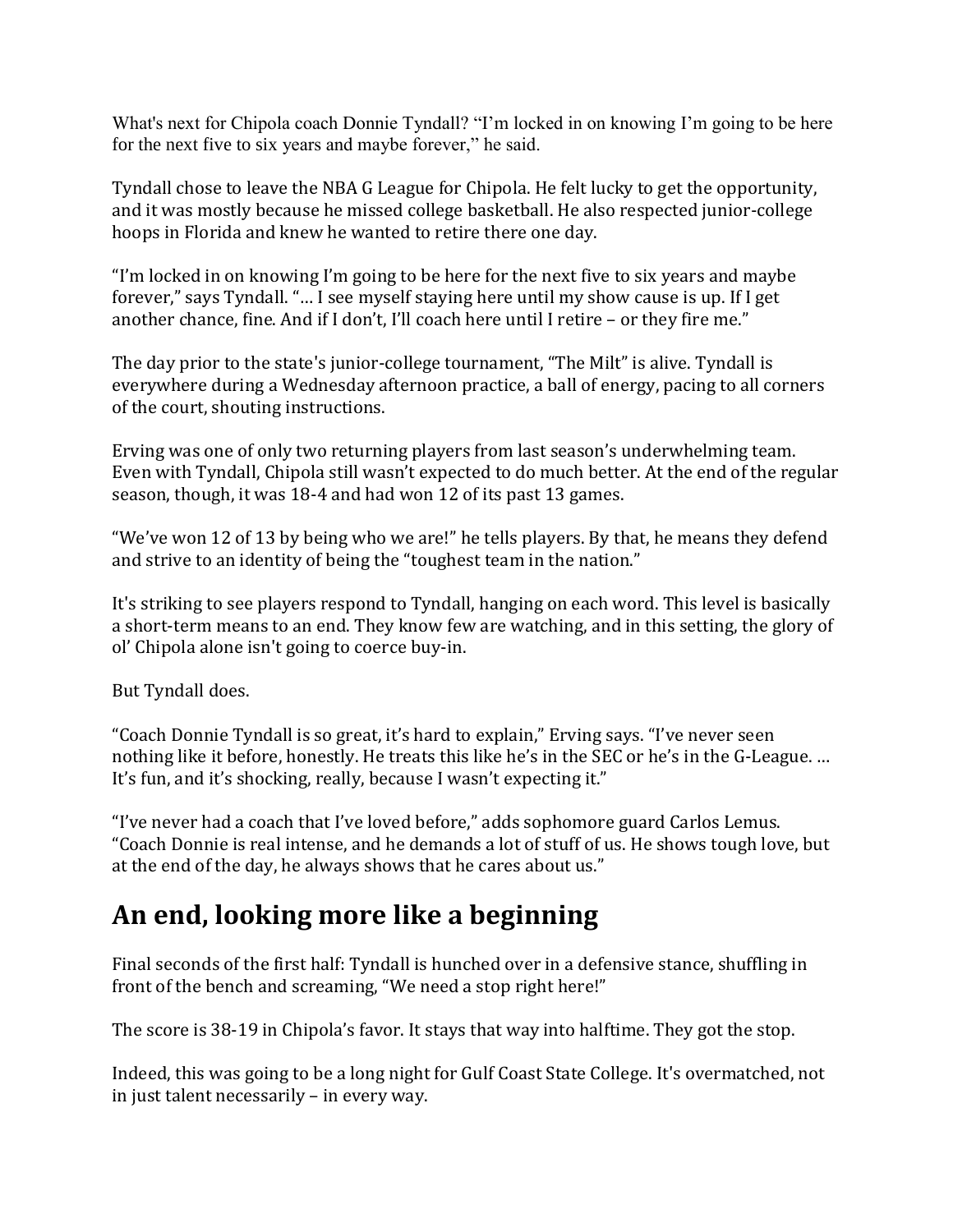It's no knock against Phil Gaffney, Gulf Coast's coach who won this tournament last year and was named 2020 coach of the year by the FCSAA. But late in the first half, his team was shooting 18.2% and struggling mightily with an ungodly trapping zone defense. It looked like a 1-3-1 but transformed based on what the offense did.

#### **Former Tennessee coach Donnie Tyndall makes comeback at Florida junior college**

With five years to go in his own NCAA sanctions, former Tennessee coach Donnie Tyndall is back on the bench at Chipola, a junior college in Florida.

"I've played against really good coaches that you go with a certain action and they swear up and down you're in man-to-man. But you're not. You just happen to be guarding that action a certain way," Tyndall says. "A lot of time in the film room, and I wasn't sure to be honest if I could get a bunch of freshmen young guys to learn it. … But they've picked it up and done a great job."

During timeouts, Chipola's players lock arms to form a tight huddle, as opposed to Gulf Coast's players standing loosely. Each time Gulf Coast has possession, Chipola's players on the bench clap and chant "D-Fense." When a Chipola player goes down on the court, four teammates are there immediately to help him up.

None of this guarantees success, of course, but you can't help but notice the team ahead on the scoreboard is the one doing it.

Some good players on each team at this level. Gulf Coast hangs around, cutting the lead to 46-40 early in the second half. Chipola weathers the storm and rolls from there. A 25-5 run takes about seven minutes. Through it all, Tyndall maybe sits down for a few seconds, hopping back up excitedly each time.

Final score: Chipola 84, Gulf Coast 58.

Two nights later, Chipola would win the tournament, rolling by 13 points in the final, becoming state champ for the first time since 2014.

Tyndall climbs the ladder, takes the net in his hand, waves it and puts it around his neck while Chipola's players cheer.

The case against Tyndall, we all know it. For him, we've seen what looked like the end. And maybe it was. Maybe Chipola is where the story ends.

But maybe not.